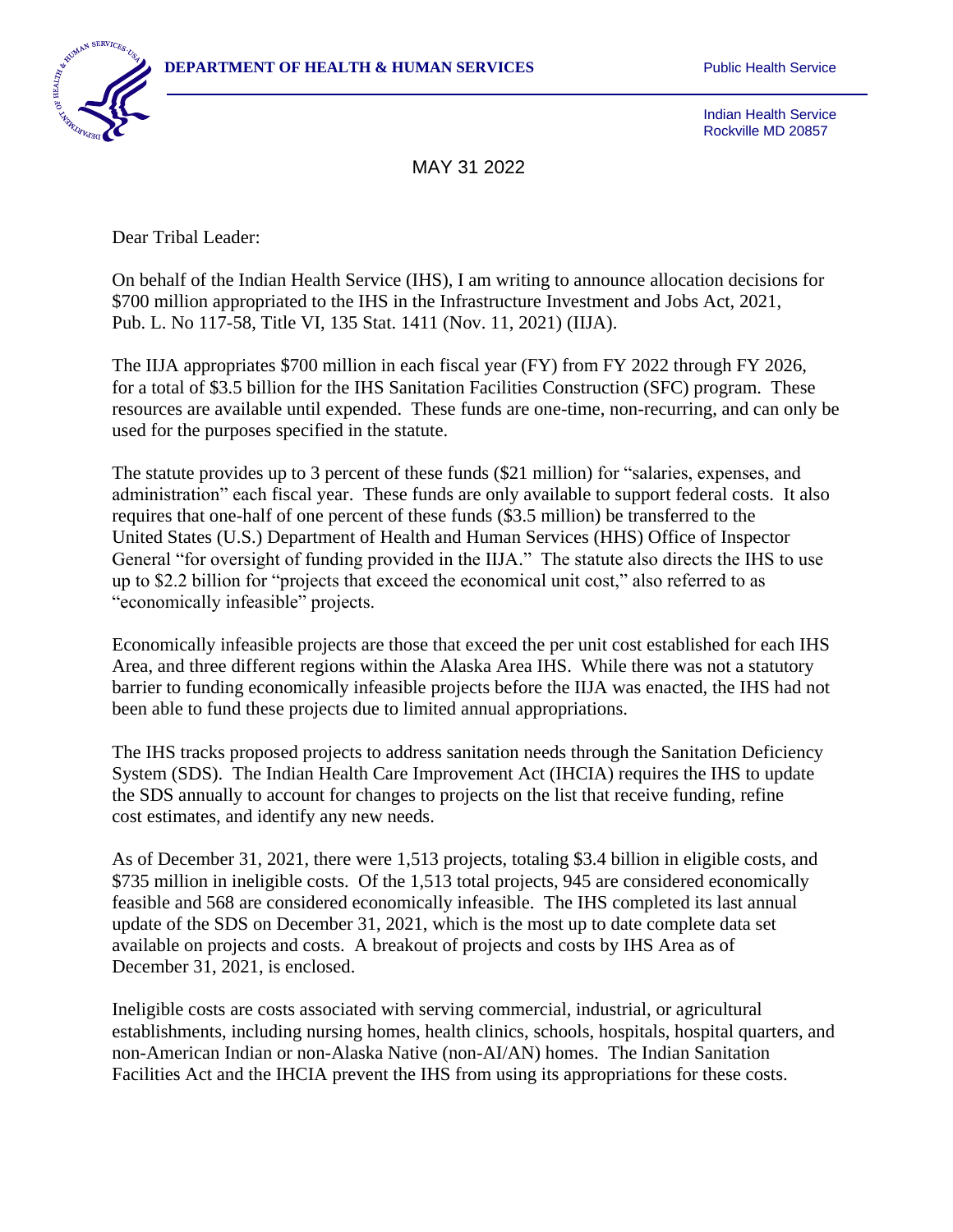Page 2 – Tribal Leader

However, the IHS regularly partners with Tribes and other Federal agencies to identify alternative resources to successfully support these ineligible costs.

# **Tribal Consultation**

The IHS initiated Tribal Consultation on November 22, 2021, and provided a virtual learning session on IIJA funding on December 9, 2021, during the monthly Tribal Leader and Urban Indian Organization Leader conference call. The IHS conducted virtual Tribal Consultations on the IIJA on December 14, 2021; December 22, 2021; and January 5, 2022. The IHS accepted written comments through January 21, 2022. This letter only addresses decisions regarding the IIJA. Funding allocation decisions related to American Rescue Plan Act funds, and input received on potential funding increases considered by Congress that were also included as part of this Tribal Consultation will be addressed under separate cover.

In general, commenters recommended that the IHS:

- Use the data in the SDS to allocate funds, and follow the direction of the IIJA by providing support for economically infeasible projects;
- Prioritize the allocation of resources, so that the majority of the funds can be used to immediately construct projects;
- Provide sufficient funding for planning and design activities to get projects ready to fund, and weigh these resources toward projects that address higher-level deficiencies;
- Coordinate with Tribes and other Federal agencies, like the U.S. Department of Agriculture (USDA) and the Environmental Protection Agency (EPA), to develop a plan to address ineligible costs and discuss how to maximize community benefit of the projects;
- Create a plan to address the full need for Sanitation Facilities Construction projects in Tribal communities, and remove any unnecessary limitations that were previously used to allocate limited funding; and
- Continue to seek annual, ongoing funding to address the full scope of SFC needs, including requesting any additional administrative costs necessary to implement IIJA funds.

Based on review and consideration of input received through Tribal Consultation, the IHS decided to use current SDS data and the Agency's existing funding mechanisms to allocate these resources. This includes IHS direct service projects funded through Federal Acquisition Regulations contracts or Tribal procurement, and Indian Self-Determination and Education Assistance Act construction contracts (25 C.F.R. 900 Subpart J, 42 C.F.R. 137 Subpart N).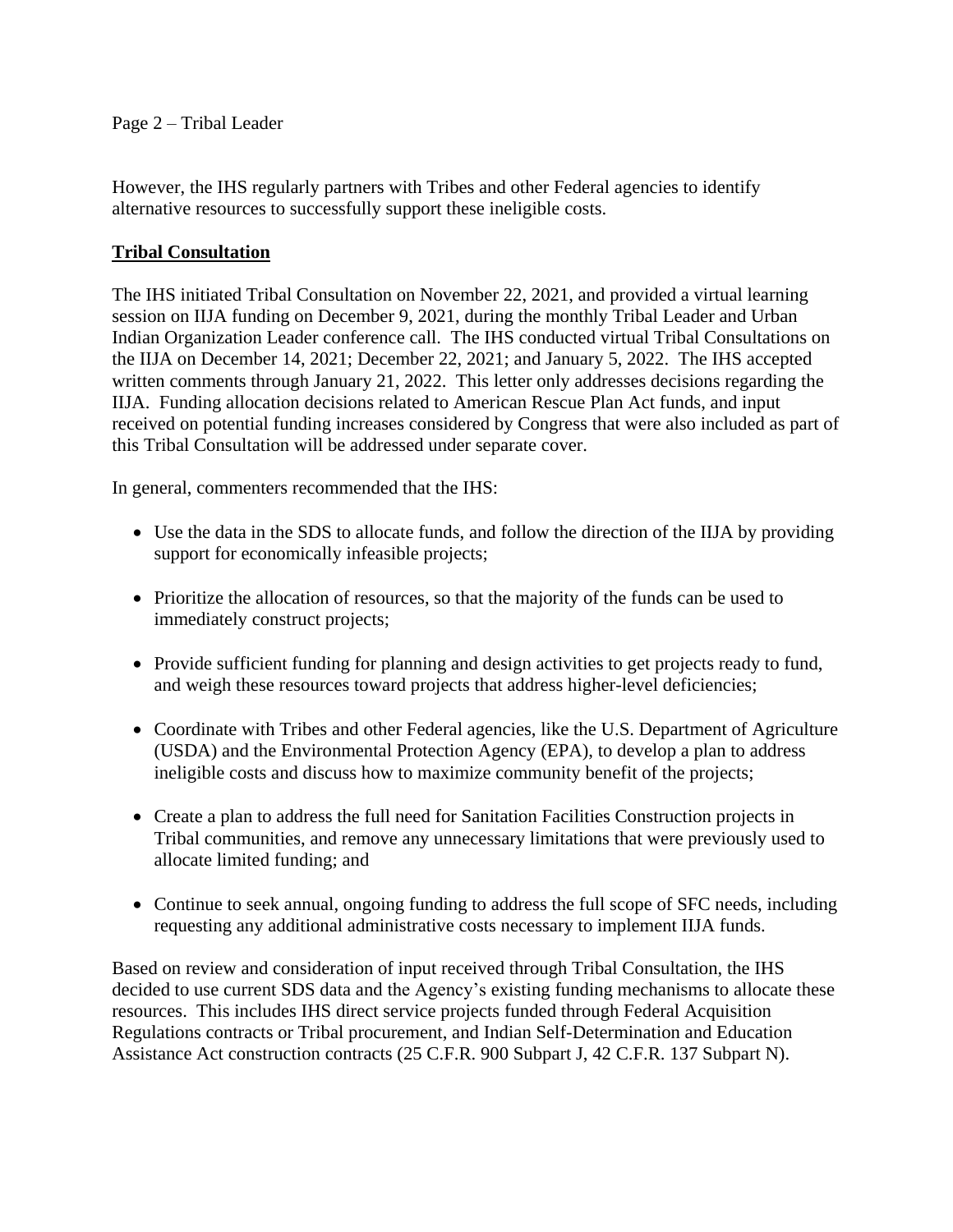Page 3 – Tribal Leader

Additionally, the IHS will continue to update the SDS on an annual basis, and will not limit IIJA funding to projects included on the SDS before a certain date.

These allocation decisions align with recommendations from Tribal Leaders to prioritize funding for projects that have completed the planning phase and can be immediately placed into the design and construction phase, and to provide sufficient funding for planning and design activities to get projects ready to fund.

The following table and narrative describe Agency decisions regarding allocation of funds received through the IIJA.

## **FY 2022 Infrastructure Investment and Jobs Act (IIJA) Funding**

|                                                                      | <b>FY 2022</b> |
|----------------------------------------------------------------------|----------------|
| <b>Activity</b>                                                      | IIJA           |
| <b>Tier 1 Projects Construction Costs</b>                            | 581.2          |
| Tier 1 Design & Construction Document Creation                       | 59.8           |
| Tier 2 and Tier 3 Planning, Design, & Construction Document Creation | 33.0           |
| Special and Emergency Projects                                       | 1.5            |
| subtotal, Projects                                                   | 675.5          |
| Federal Salaries, Expenses, and Administration (3.0%)                | 21.0           |
| HHS Office of Inspector General (0.5%)                               | 3.5            |
| <b>Total</b>                                                         |                |

*(dollars in millions)*

Note: The IIJA provides \$700 million per FY, from FY 2022 through FY 2026, totaling \$3.5 billion.

### **Tier 1 Project Design, Construction Document Creation, and Construction**

The IHS will allocate approximately \$581 million in FY 2022 IIJA funding for Tier 1 project construction costs. A Tier 1 project is considered ready to fund because planning is complete. However, design and construction contract document creation activities are not yet complete for current Tier 1 projects. These steps must be finalized before a construction contract can be initiated through Federal or Tribal procurement methods. When combined with FY 2022 annual appropriations, the IHS will fully fund construction costs for 475 Tier 1 projects. A table displaying Tier 1 projects and funding allocation amounts by Area is enclosed. These Tier 1 projects span Deficiency Levels  $2 - 5$ . Deficiency Levels are assigned in accordance with the IHCIA for every proposed project in the SDS. A summary of the deficiency levels is enclosed.

There are \$118 million in ineligible costs associated with these Tier 1 projects. The IHS works closely with other Federal agencies, Tribes, and other project participants to identify funding for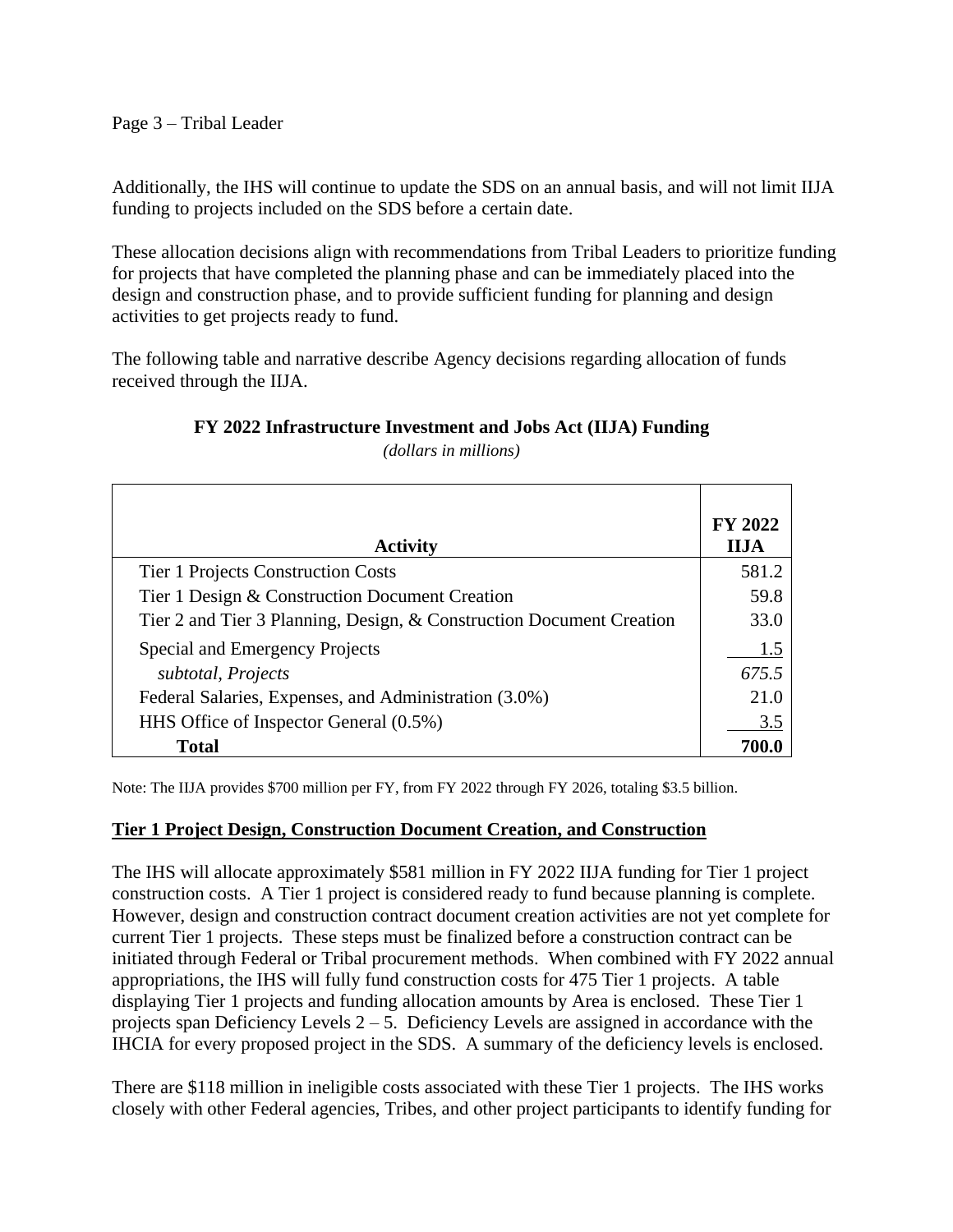#### Page 4 – Tribal Leader

the portions of projects that serve non-AI/AN homes, businesses, and public institutions. For example, the IHS partners with the EPA, USDA Rural Development, the U.S. Department of Housing and Urban Development, the U.S. Department of the Interior's Bureau of Reclamation, the National Tribal Water Center, the Rural Water Association, the Rural Community Assistance Partnership, the Denali Commission, the State of Alaska, and Tribal Consortia to secure resources for ineligible costs. The IHS also participates in the EPA-led Infrastructure Task Force, along with other Federal partners, which serves as a forum to discuss funding for ineligible costs associated with SFC projects. The IHS will continue to work with our Tribal and Federal partners to identify resources to fund these ineligible costs.

This allocation also includes 79 economically infeasible Tier 1 projects, totaling \$232.5 million in eligible costs.

Design activities and construction contract document creation activities have not been completed for current Tier 1 projects. These steps must be finalized before a construction contract can be initiated through Federal or Tribal procurement methods. The IHS is allocating approximately \$60 million in FY 2022 IIJA funding to support contracts with Architecture & Engineering Firms to complete these activities for Tier 1 projects.

## **Planning, Design, and Construction Document Creation for Tier 2 and Tier 3 Projects**

The IHS will allocate approximately \$33 million in FY 2022 IIJA funding for the planning, design, and construction contract document creation for Tier 2 and Tier 3 projects. The IHS will also use FY 2022 annual appropriations to support additional planning, design, and construction document creation activities for Tier 2 and Tier 3 projects. The SDS currently includes 661 Tier 2 projects, totaling approximately \$2.2 billion, and 361 Tier 3 projects, totaling approximately \$505 million.

Tier 2 projects are projects that have a level of engineering assessment completed, such that the deficiency is understood and a recommended solution has been analyzed and scoped; these projects have a cost estimate and design parameters that are accurate within plus or minus 25 percent.

Tier 3 projects are projects with cost estimates and design parameters that do not have a specific accuracy target, but are based on the best information available at the time of submission. These projects demonstrate that an eligible deficiency has been identified, but the IHS Area may not have determined a recommended solution.

Consistent with current Agency practice, each IHS Area's Office of Environmental Health and Engineering will have flexibility to allocate planning funds to either Tier 2 projects or Tier 3 projects depending on the unique circumstances associated with those projects. For example, if a Tier 3 project could move forward faster because Tier 2 projects have limitations that will take more time to resolve (i.e., right-of-way and/or archeological issues, additional planning is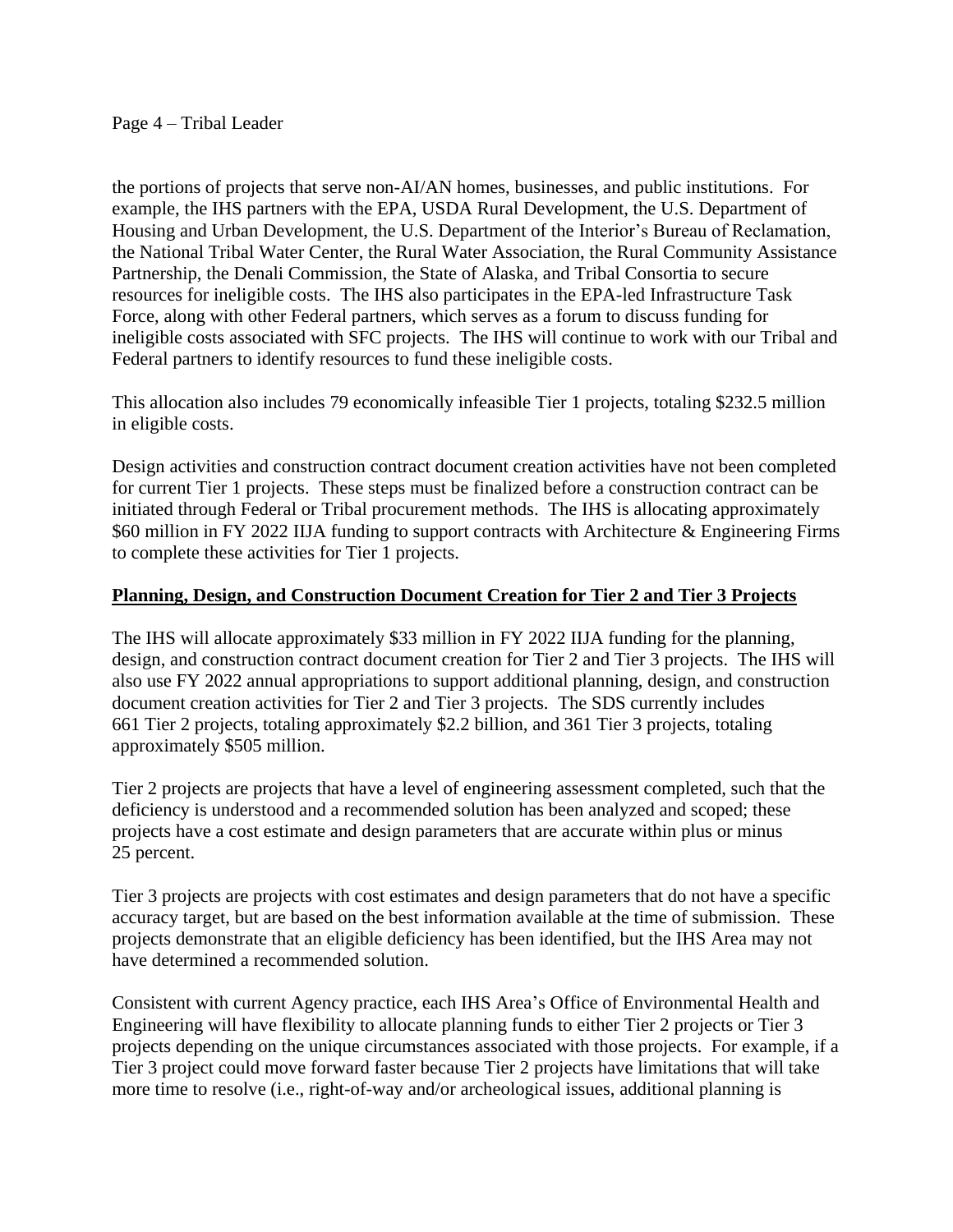Page 5 – Tribal Leader

needed, or there is no funding commitment to cover ineligible costs), an IHS Area might choose to allocate planning funding to the Tier 3 project.

# **Special and Emergency Projects**

The IHS will allocate \$500,000 for special projects and \$1 million for emergency projects from FY 2022 IIJA funding. Throughout the Tribal Consultation comment period, Tribal Leaders recommended that the IHS increase funding for special and emergency projects, in light of the significant new funding for the SFC. The IHS agrees with the recommendations as reflected by this allocation decision.

Special project funds are used to pay for research studies, training, or other needs related to the SFC. Emergency project funds are provided to address water supply and waste disposal emergencies caused by natural disasters or other unanticipated situations that require immediate attention to minimize or eliminate real and potential threats to public health.

### **Salaries, Expenses, and Administration**

The IHS will allocate \$21 million for salaries, expenses, and administration. These funds are available for SFC project support activities that are typically funded through the Facilities and Environmental Health Support annual appropriation. However, these funds are limited to Federal activities only, due to the following provision in the IIJA:

*Provided further*, That no funds available to the Indian Health Service for salaries, expenses, administration, and oversight shall be available for contracts, grants, compacts, or cooperative agreements under the provisions of the Indian Self-Determination and Education Assistance Act as amended:

The IHS is aware of the limitations this language poses for Tribes that choose to manage their SFC projects directly and will continue to work with Tribes to identify potential solutions. The IHS expects to use the salaries, expenses, and administration resources provided in the IIJA for additional staff required to support the implementation of SFC projects, systems improvements, stakeholder engagement, recruitment activities, and other related needs.

The IHS will use these funds to hire the additional engineers, field technicians, inspectors, Geographic Information System analysts, and other critical positions that are necessary to support the planning, design, and construction of SFC projects. The IHS will also use these funds to hire additional contract specialists, human resources specialists, and other necessary support positions to successfully recruit for the above mentioned positions, and to manage the significant influx of construction contracting needs resulting from the IIJA. The IHS plans to leverage the use of multiple strategies and available authorities to ensure timely and efficient IIJA-related recruitment and hiring.